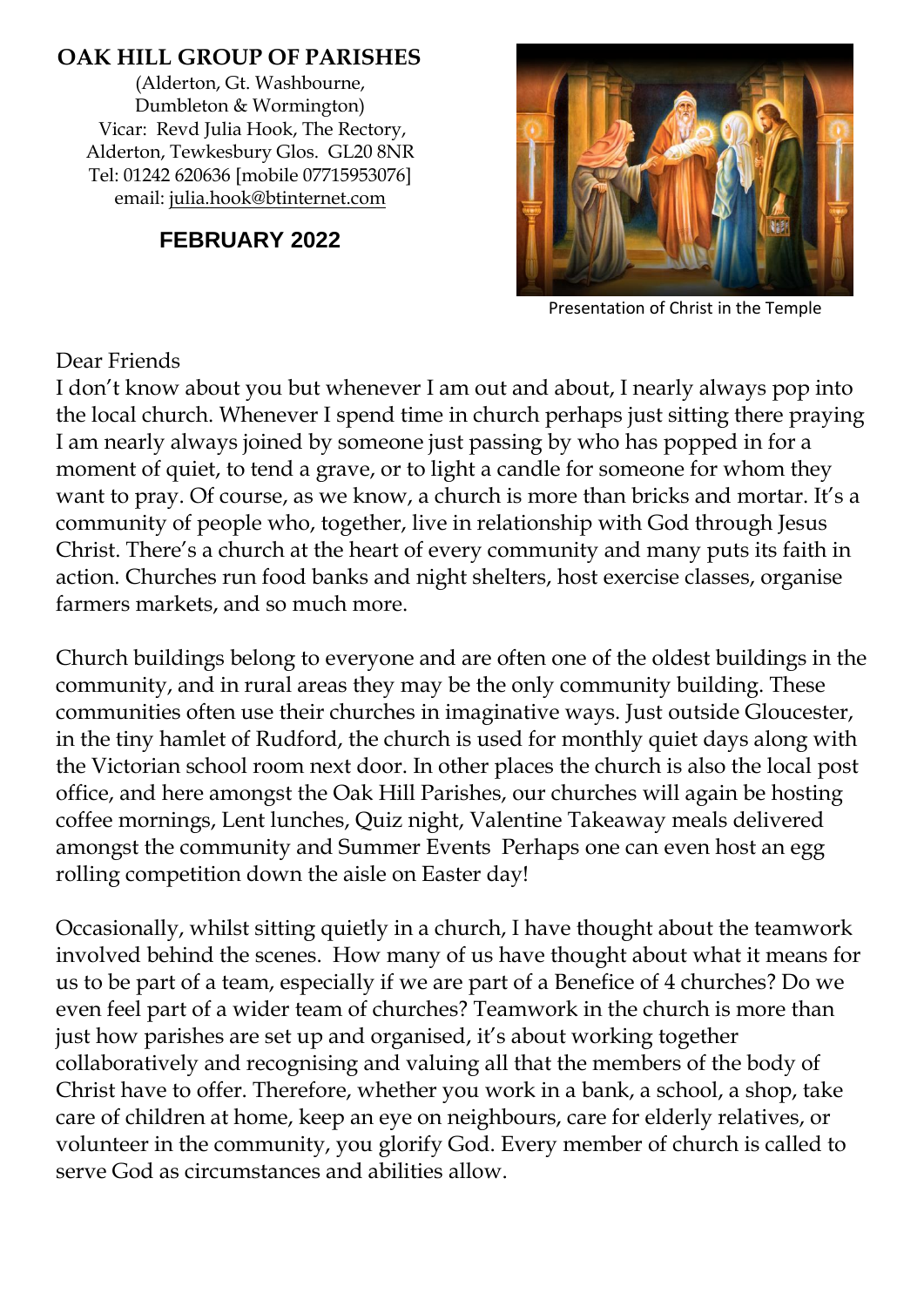Every member is a witness of Jesus Christ working in this world, that means both ordained and lay members, this is part of our Christian calling, part of our mission. **Every member is ministering**, being led by Christ to work and serve in the world. Some people are better at sharing the gospel in words; some are better at sharing it through their work, and when Christians work together, they can often be even more effective than they would be alone.

As followers of Jesus our weekly worship gives us an opportunity to come together and strengthens us for service. It enables us to praise God in song and prayer. It helps us seek guidance, through prayer or contemplation from God regarding how we are to serve in the coming week. It nourishes us for what we are called to do through Holy Communion.

One of the first tasks Jesus does when he begins his ministry is to gather a team to share the work. Those first disciples were a mixed bag, they quite often misunderstood and got it wrong, they fell out with each other and jostled for position. Being part of a team isn't easy, but it's what God calls us to be, and how God calls us all to minister in this part of his world and, personally, I find it so worthwhile and rewarding, and a privilege. Hope springs eternal - those first disciples got there in the end, with amazing results.

We are soon to begin our journey through Lent, taking us to the pain of the Cross, yet with the hope of Easter day on the horizon. As we continue to journey out of the worst of the pandemic we plan to hold a **LENT COURSE** at the Vicarage, commencing at 2pm on Wednesdays, the first being the 2nd March [Ash Wednesday] and thereafter weekly, taking us through to Holy Week. It includes fellowship, prayer and discussion followed by refreshments. For further details or if are you able to come, please do contact me - 01242 620636 or email [julia.hook@btinternet.com.](mailto:julia.hook@btinternet.com) If the day/time is not suitable, then an evening session may also be possible.

As we journey these days ahead may love and hope be poured out upon us through the power of the Holy Spirit at work within us and between us, enabling us to bring God's love to all we meet. With love and Blessings, Julia x

### **ALDERTON**

**Sunday February 13th at 10.30am St Margaret's Church:** we are holding a **VALENTINE'S DAY SERVICE** with a focus on loving relationships between family and friends. So we do hope you will join us for an informal service and at the end - a glass of wine! We look forward to seeing you there.

**CHURCHYARD:** Tom has cleared away the ivy and brambles from the church wall along Church Road which allows the lovely Cotswold stone wall to be seen again.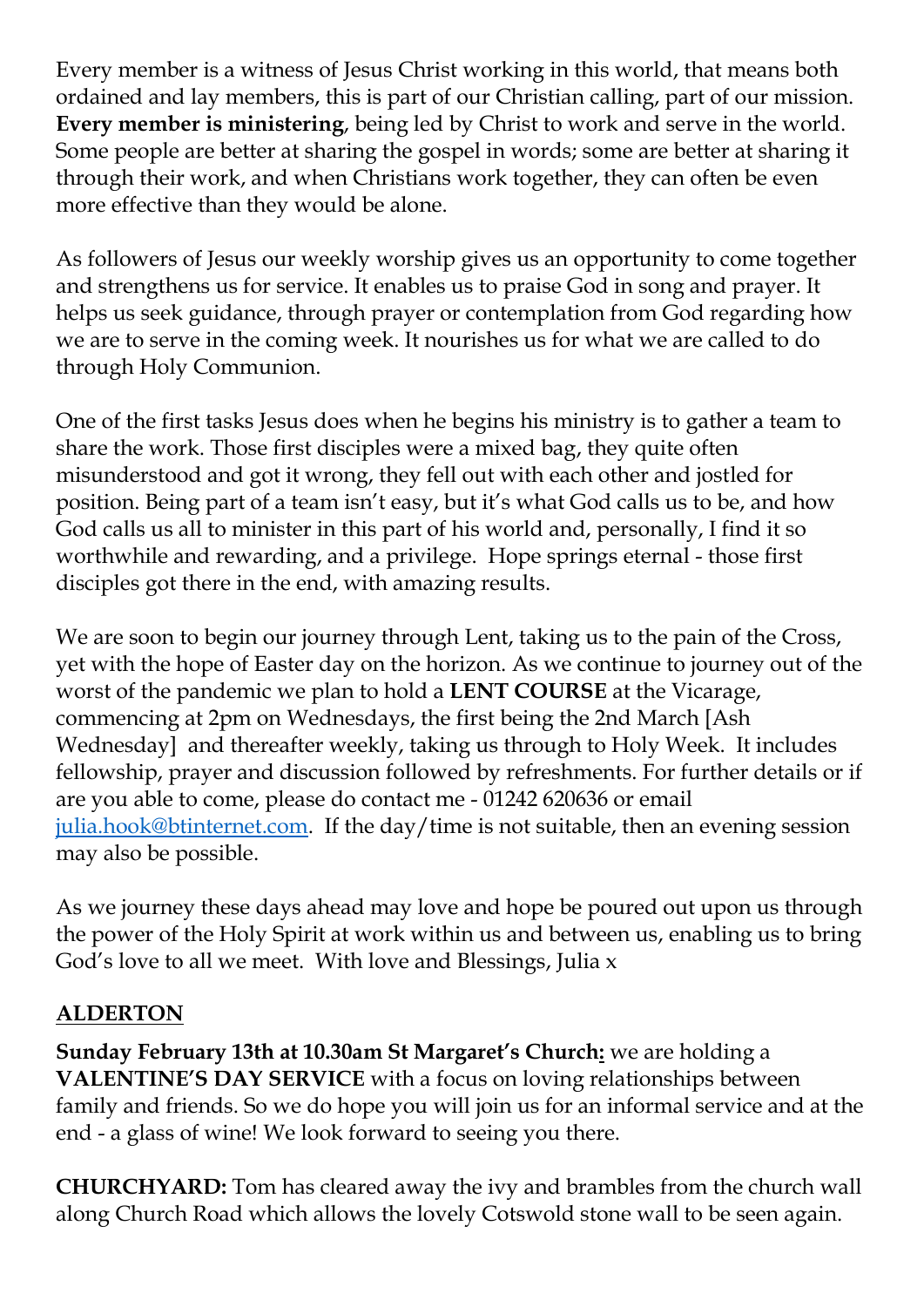He has also finished cutting the conifer hedge alongside the path - so the churchyard is looking smart ready for spring.

**RIP - Margaret Stocker** 16th December 2021; **Joyce Kierans** 12th January 2022

### **GREAT WASHBOURNE**

### **DATES TO PENCIL INTO YOUR DIARIES:**

**Saturday 9th April**, the Great Washbourne Family Quiz night.

**Friday 24th June** will be the Great Washbourne Summer Event.

The PCC will be meeting on Tuesday 1st February to discuss other social and fundraising events for the year ahead, if you have any ideas, please do let us know we'd love to hear them. (Jane 620291)

## **DUMBLETON**

**TUESDAY 15th FEBRUARY!** Here is an invitation for you to come to our first **COFFEE MORNING** in two years! We look forward to welcoming you and your partner/ family/ friends to this event which will be held in Church from 10.30am to 12noon. Please come along to this FUNdraising event and enjoy a drink, a piece of cake, and a friendly chat. We look forward to seeing you.

### **DATE FOR DIARY:**

**LENT LUNCH!** We will be holding a Lent Lunch in church on TUESDAY 8th MARCH at 12noon. Please make a note of the date. More information to follow next month.

### **WORMINGTON**

## **Wormington PCC – "VALENTINE TAKAWAY" Friday 18th February**

Two courses £12.50 a head. Deliveries to Wormington and Dumbleton between 6.30pm and 7.30pm. Please contact Angela Piercy 01386 584416 [angela.piercy@hotmail.co.uk](mailto:angela.piercy@hotmail.co.uk) for menu. Orders by Monday 14th February.